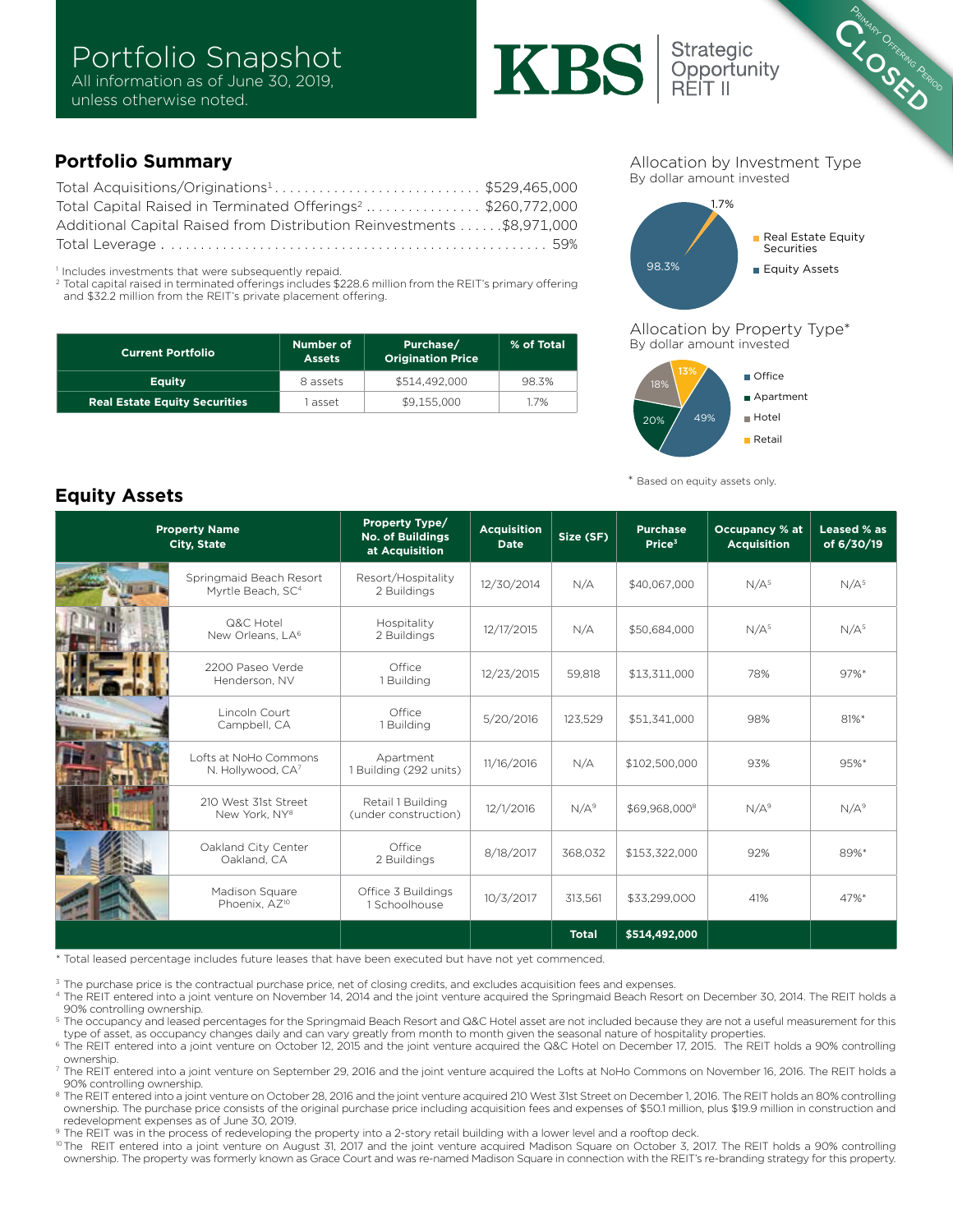#### **Real Estate Equity Securities**

| <b>Investment Name</b>                            |              | Number of Common Stock Shares Acquired | <b>Purchase Price</b> |
|---------------------------------------------------|--------------|----------------------------------------|-----------------------|
| Franklin Street Property Corp. (NYSE Ticker: FSP) |              | 1.160.591                              | \$9,155,000           |
|                                                   | <b>Total</b> | 1,160,591                              | \$9,155,000           |

### **Investment in Non-controlling Entity**

| <b>Investment Name</b><br><b>City, State</b> |                                | Loan Type                      | <b>Origination</b><br><b>Date</b> | Purchase/<br><b>Origination Price</b> | <b>Unpaid Loan</b><br><b>Balance</b> | <b>Loan Status</b> | <b>Collateral</b><br><b>Description</b>     |
|----------------------------------------------|--------------------------------|--------------------------------|-----------------------------------|---------------------------------------|--------------------------------------|--------------------|---------------------------------------------|
|                                              | French Industrial<br>Portfolio | Participating<br>Loan Facility | 6/28/2016                         | \$2,318,000 <sup>11</sup>             | $s -$                                | Performing         | Portfolio of light<br>industrial properties |
|                                              |                                |                                | <b>Total</b>                      | \$2,318,000                           | $s -$                                |                    |                                             |

<sup>11</sup> The participating loan facility is denominated in euros. The REIT's investment amount is based on foreign currency exchange rates between the euro and the U.S. dollar, as of June 28, 2016. On May 9, 2019, the REIT received a distribution in the amount of €4.5 million or \$5.1 million. As of June 30, 2019, the REIT's carrying value of its investment was \$0.5 million.

#### **Loan Payoff**

| <b>Collateral Name</b><br><b>City, State</b> | Loan Type      | <b>Origination</b><br><b>Date</b> | Purchase/<br><b>Origination Price</b> | Date Paid Off | <b>Balance Paid Off</b> |
|----------------------------------------------|----------------|-----------------------------------|---------------------------------------|---------------|-------------------------|
| 655 Summer Street<br>Boston, MA              | First Mortgage | 9/4/2014                          | \$3,500,000                           | 1/12/2018     | \$3,500,000             |
|                                              |                | <b>Total</b>                      | \$3,500,000                           |               | \$3,500,000             |





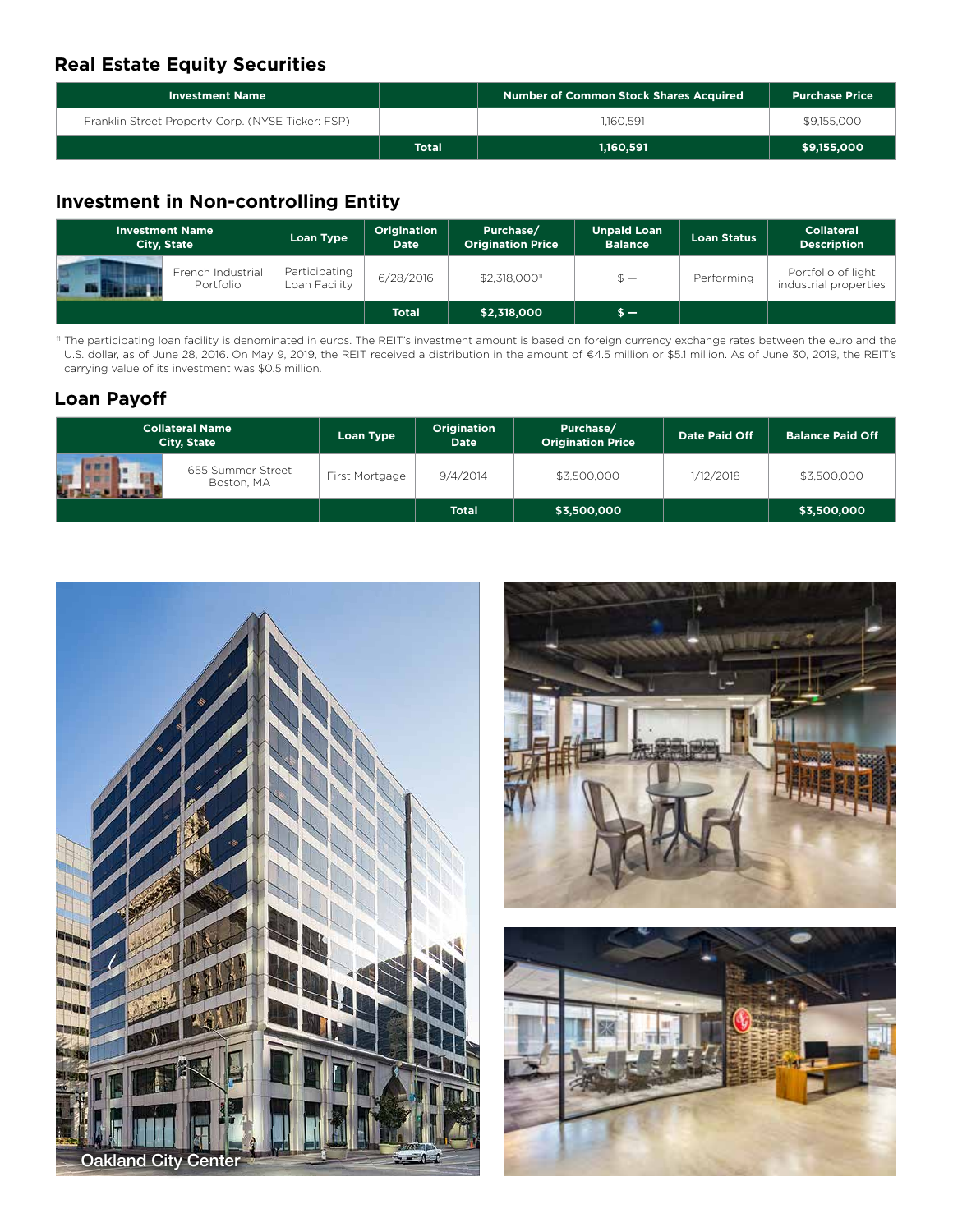#### **Cash Distribution History12**

| <b>Record Date</b>           | <b>Payment Date</b>                  | <b>Amount Per Share</b><br><b>Class A Shares</b> | <b>Amount Per Share</b><br>Class T Shares <sup>13</sup> |
|------------------------------|--------------------------------------|--------------------------------------------------|---------------------------------------------------------|
| December 16, 2015            | December 18, 2015                    | \$0.12                                           | N/A                                                     |
| <b>March 2016</b>            | April 1, 2016                        | \$0.00026202 per day for period                  | \$0.00 per day for period                               |
| April 2016 - September 2016  | May 3, 2016 - October 3, 2016        | \$0.00052404 per day for period                  | \$0.00026202 per day for period                         |
| September 27, 2016           | October 5, 2016                      | \$0.05                                           | \$0.05                                                  |
| October 2016 - December 2016 | November 1, 2016 - January 4, 2017   | \$0.00052404 per day for period                  | \$0.00026202 per day for period                         |
| January 2017 - July 2018     | February 1, 2017 - August 1, 2018    | \$0.00052548 per day for period                  | \$0.00026274 per day for period                         |
| August 2018 - November 2018  | September 4, 2018 - December 3, 2018 | \$0.00052548 per day for period                  | \$0.00052548 per day for period                         |
| December 20, 2018            | January 2, 2019                      | \$0.01598333                                     | \$0.01598333                                            |
| January 18, 2019             | February 4, 2019                     | \$0.01598333                                     | \$0.01598333                                            |
| February 18, 2019            | March 1, 2019                        | \$0.01598333                                     | \$0.01598333                                            |
| March 18, 2019               | April 1, 2019                        | \$0.00799167                                     | \$0.00799167                                            |
| April 18, 2019               | May 1, 2019                          | \$0.00799167                                     | \$0.00799167                                            |
| May 17, 2019                 | June 3, 2019                         | \$0.00799167                                     | \$0.00799167                                            |
| June 18, 2019                | July 1, 2019                         | \$0.00799167                                     | \$0.00799167                                            |
| July 25, 2019                | August 1, 2019                       | \$0.00799167                                     | \$0.00799167                                            |
| August 19, 2019              | September 2019 <sup>14</sup>         | \$0.00799167                                     | \$0.00799167                                            |
| September 20, 2019           | October 2019 <sup>14</sup>           | \$0.00799167                                     | \$0.00799167                                            |

<sup>12</sup> There is no assurance that KBS Strategic Opportunity REIT II will continue to declare and pay cash distributions and KBS Strategic Opportunity REIT II may modify the amount of cash distributions declared and paid. Cash distributions paid through June 30, 2019, consisting of 39% paid in cash and 61% reinvested through the dividend reinvestment plan, have been funded with 85% from cash flows from operations and 15% from debt financing. For more information, please refer to KBS Strategic Opportunity REIT II's public filings. Because a portion of the cash distributions paid to date were paid with borrowings, cash distributions may not be sustainable.

<sup>13</sup> On February 17, 2016, KBS Strategic Opportunity REIT II began offering Class T Shares. The amount per share for Class T shares reflects the 1% annual stockholder servicing fee for shares sold in the primary portion of the public offering. This servicing fee accrued daily and was paid monthly in arrears until August 2018.

<sup>14</sup> As of August 8, 2019, distributions for August and September 2019 have been declared and the REIT expects to pay them on or about the first business day of the following month.

KBS Strategic Opportunity REIT II's organizational documents do not restrict it from paying distributions from any source and do not restrict the amount of distributions it may pay from any source, including offering proceeds or borrowings. Distributions paid from sources other than current or accumulated earnings and profits may constitute a return of capital. A return of capital would reduce the amount the REIT would have for investment, which could reduce an investor's return on their investment and subsequent investors will experience dilution.

## **Stock Dividend History**

| <b>Record Date</b>                                   | <b>Issue Date</b>                  | <b>Amount Per Share</b> |
|------------------------------------------------------|------------------------------------|-------------------------|
| March 25, 2015                                       | March 27, 2015                     | 0.01                    |
| June 24, 2015                                        | June 29, 2015                      | 0.01                    |
| September 22, 2015                                   | September 29, 2015                 | 0.01                    |
| December 16, 2015                                    | December 21, 2015                  | 0.06                    |
| December 16, 2015                                    | December 22, 2015                  | 0.01                    |
| March 31, 2016                                       | April 1, 2016                      | 0.005                   |
| April 30, 2016 - August 31, 2016 <sup>15</sup>       | May 3, 2016 - September 1, 2016    | $0.001667^{15}$         |
| September 27, 2016                                   | October 6, 2016                    | 0.015                   |
| September 30, 2016 - November 30, 2018 <sup>15</sup> | October 4, 2016 - December 4, 2018 | $0.001667^{15}$         |

<sup>15</sup> During the period, the REIT declared a monthly stock dividend. The amount per share reflects the amount of stock dividend declared at each monthly record date.